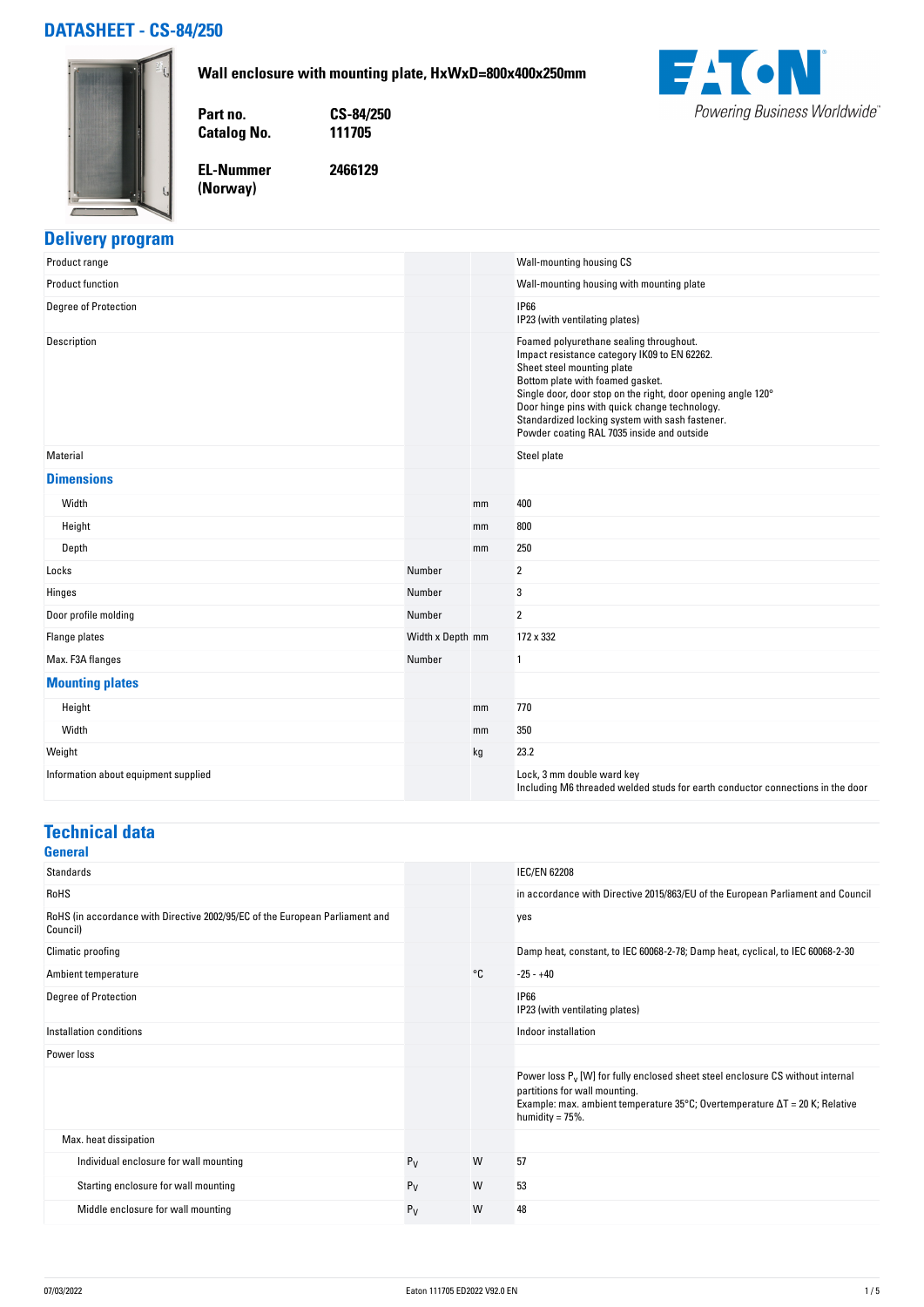| <b>Material characteristics</b>      |        |    |                                                                                                                                                                                                                                                                                                                |
|--------------------------------------|--------|----|----------------------------------------------------------------------------------------------------------------------------------------------------------------------------------------------------------------------------------------------------------------------------------------------------------------|
| Material                             |        |    | Steel plate                                                                                                                                                                                                                                                                                                    |
| Surface treatment                    |        |    | Structured powder spray polyester based paint finish                                                                                                                                                                                                                                                           |
| Surface finish                       |        |    | Semi-textured                                                                                                                                                                                                                                                                                                  |
| Colour                               |        |    | light gray (RAL 7035)                                                                                                                                                                                                                                                                                          |
| Finish                               |        |    | Gloss                                                                                                                                                                                                                                                                                                          |
| <b>Material thickness</b>            |        | mm |                                                                                                                                                                                                                                                                                                                |
| Body                                 |        | mm | 1.5                                                                                                                                                                                                                                                                                                            |
| Mounting plate                       |        | mm | 3                                                                                                                                                                                                                                                                                                              |
| Door                                 |        | mm | 1.5                                                                                                                                                                                                                                                                                                            |
| Bottom plate                         |        | mm | 2                                                                                                                                                                                                                                                                                                              |
| <b>Material properties</b>           |        |    |                                                                                                                                                                                                                                                                                                                |
| Mechanical                           |        |    |                                                                                                                                                                                                                                                                                                                |
| Impact resistance                    |        |    | IK09 according to EN 62262                                                                                                                                                                                                                                                                                     |
| max. assembly weights                |        |    |                                                                                                                                                                                                                                                                                                                |
| Total of Weight of fitted components |        | kg | 325                                                                                                                                                                                                                                                                                                            |
| <b>Mounting plate</b>                |        | kg | 300                                                                                                                                                                                                                                                                                                            |
| Door                                 |        | kg | 25                                                                                                                                                                                                                                                                                                             |
|                                      |        |    | 500 kg payload, when brackets fitted in all four enclosure corners (vertically or<br>horizontally) and the weights are symmetrically distributed within the enclosure.                                                                                                                                         |
| <b>Description/standard features</b> |        |    |                                                                                                                                                                                                                                                                                                                |
| Construction                         |        |    | Canted and seam welded, including two M6 threaded bolts for earth conductor<br>connections inside the enclosure.                                                                                                                                                                                               |
| Back plate                           |        |    | 9 mm drilling dimensions for wall mounting                                                                                                                                                                                                                                                                     |
| Side plates                          |        |    | Without apertures                                                                                                                                                                                                                                                                                              |
| Top plate                            |        |    | Without apertures                                                                                                                                                                                                                                                                                              |
| Bottom plate                         |        |    | Enclosed, foamed gasket, can be unscrewed for F3A- flanges or for assembly by<br>user                                                                                                                                                                                                                          |
| Mounting plate, material             |        |    | Sheet steel, hot-galvanized                                                                                                                                                                                                                                                                                    |
| Door, Engineering                    |        |    | Including M6 threaded welded studs for earth conductor connections in the door:                                                                                                                                                                                                                                |
| Information about equipment supplied |        |    | Lock, 3 mm double ward key<br>Including M6 threaded welded studs for earth conductor connections in the door                                                                                                                                                                                                   |
|                                      |        |    | If electrical apparatus is to be installed in the door, a continuous, permanent<br>protective ground contactor connection must be established with a protective<br>ground cable. The threaded welded studs on the door and on the cabinet side wall<br>must be used as connecting points for the ground leads. |
| Door hinges                          |        |    | On the right, can be converted by user                                                                                                                                                                                                                                                                         |
| <b>Type Door</b>                     |        |    | closed                                                                                                                                                                                                                                                                                                         |
| door opening angle                   |        |    | $120^\circ$                                                                                                                                                                                                                                                                                                    |
| Door interlock                       |        |    | Standard closure 3 mm double-ward key                                                                                                                                                                                                                                                                          |
| Locks                                | Number |    | 2                                                                                                                                                                                                                                                                                                              |

# **Design verification as per IEC/EN 61439**

| Technical data for design verification                                                                                           |       |   |                                            |
|----------------------------------------------------------------------------------------------------------------------------------|-------|---|--------------------------------------------|
| Heat dissipation, at an ambient temperature of 35°C, delta T: 20 degrees in top<br>of the enclosure, calculated as per IEC 60890 |       |   |                                            |
| Individual enclosure for wall mounting                                                                                           | $P_V$ | W | 57                                         |
| Starting enclosure for wall mounting                                                                                             | $P_V$ | W | 53                                         |
| Middle enclosure for wall mounting                                                                                               | $P_V$ | W | 48                                         |
| Heat dissipation, at an ambient temperature of 35°C, delta T: 35 degrees in top<br>of the enclosure, calculated as per IEC 60890 |       |   |                                            |
| Individual enclosure for wall mounting                                                                                           | $P_V$ | W | 109                                        |
| Starting enclosure for wall mounting                                                                                             | $P_V$ | W | 101                                        |
| Middle enclosure for wall mounting                                                                                               | $P_V$ | W | 92                                         |
| IEC/EN 61439 design verification                                                                                                 |       |   |                                            |
| 10.2 Strength of materials and parts                                                                                             |       |   |                                            |
| 10.2.2 Corrosion resistance                                                                                                      |       |   | Meets the product standard's requirements. |
| 10.2.3.1 Verification of thermal stability of enclosures                                                                         |       |   | Meets the product standard's requirements. |
| 10.2.3.2 Verification of resistance of insulating materials to normal heat                                                       |       |   | Meets the product standard's requirements. |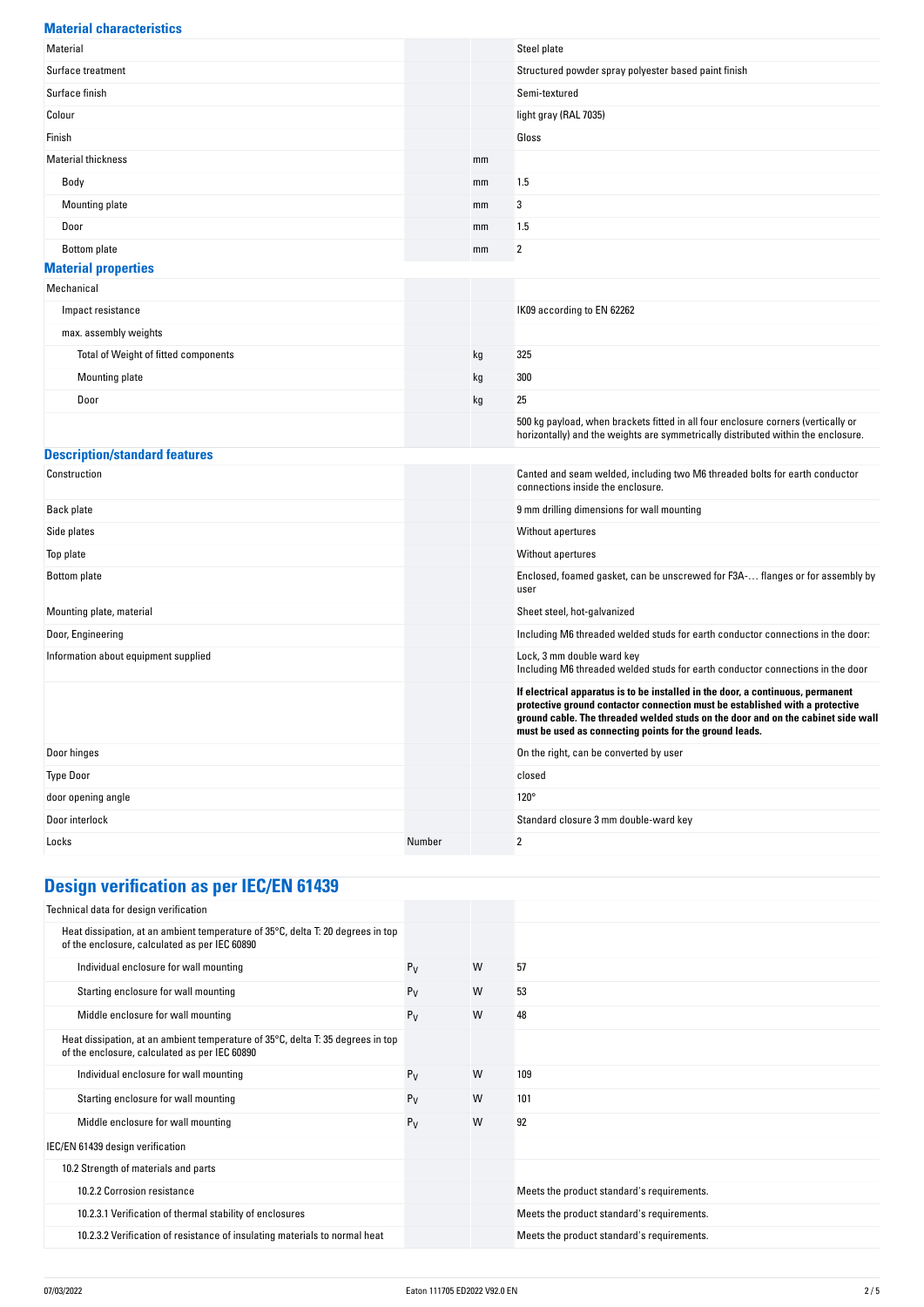| 10.2.3.3 Verification of resistance of insulating materials to abnormal heat<br>and fire due to internal electric effects | Meets the product standard's requirements.                                                                                          |
|---------------------------------------------------------------------------------------------------------------------------|-------------------------------------------------------------------------------------------------------------------------------------|
| 10.2.4 Resistance to ultra-violet (UV) radiation                                                                          | Meets the product standard's requirements.                                                                                          |
| 10.2.5 Lifting                                                                                                            | Does not apply to enclosures without lifting aids.                                                                                  |
| 10.2.6 Mechanical impact                                                                                                  | IK09                                                                                                                                |
| 10.2.7 Inscriptions                                                                                                       | Meets the product standard's requirements.                                                                                          |
| 10.3 Degree of protection of ASSEMBLIES                                                                                   | <b>IP66</b>                                                                                                                         |
| 10.4 Clearances and creepage distances                                                                                    | Is the panel builder's responsibility.                                                                                              |
| 10.5 Protection against electric shock                                                                                    | $< 0.1 \Omega$ ; meets the product standard's requirements.                                                                         |
| 10.6 Incorporation of switching devices and components                                                                    | Is the panel builder's responsibility.                                                                                              |
| 10.7 Internal electrical circuits and connections                                                                         | Is the panel builder's responsibility.                                                                                              |
| 10.8 Connections for external conductors                                                                                  | Is the panel builder's responsibility.                                                                                              |
| 10.9 Insulation properties                                                                                                |                                                                                                                                     |
| 10.9.2 Power-frequency electric strength                                                                                  | $U_i = 1000 V AC$                                                                                                                   |
| 10.9.3 Impulse withstand voltage                                                                                          | Does not apply to basic enclosures as defined in EN 62208.                                                                          |
| 10.9.4 Testing of enclosures made of insulating material                                                                  | Does not apply to metal enclosures.                                                                                                 |
| 10.10 Temperature rise                                                                                                    | The panel builder is responsible for the temperature rise calculation. Eaton will<br>provide heat dissipation data for the devices. |
| 10.11 Short-circuit rating                                                                                                | Is the panel builder's responsibility.                                                                                              |
| 10.12 Electromagnetic compatibility                                                                                       | Is the panel builder's responsibility.                                                                                              |
| 10.13 Mechanical function                                                                                                 | Meets the product standard's requirements.                                                                                          |

#### **Technical data ETIM 8.0**

Cabinet enclosures (EG000011) / Enclosure/cabinet (empty) (EC000261)

Electric engineering, automation, process control engineering / Electrical cabinet, housing, rack / Electrical cabinet (empty) / Electrical cabinet (ecl@ss10.0.1-27-18-01-01 [AGZ056016])

| width                                                          | mm | 4UU            |
|----------------------------------------------------------------|----|----------------|
| Height                                                         | mm | 800            |
| Depth                                                          | mm | 250            |
| Material                                                       |    | Steel          |
| Material quality                                               |    | Other          |
| Surface finishing                                              |    | Powder coating |
| Colour                                                         |    | Grey           |
| RAL-number                                                     |    | 7035           |
| Detached                                                       |    | No             |
| Floor standing wall model                                      |    | Yes            |
| Suitable for wall mounting                                     |    | Yes            |
| Corner model                                                   |    | No             |
| Intermediate mounting                                          |    | Yes            |
| Connectable                                                    |    | No             |
| With mounting plate                                            |    | Yes            |
| Mounting plate depth-adjustable                                |    | No             |
| Suitable for wall built-in                                     |    | Yes            |
| Pole fastening                                                 |    | Yes            |
| Number of doors                                                |    | $\mathbf{1}$   |
| Number of locks                                                |    | $\overline{2}$ |
| Suitable for metrical mounting                                 |    | Yes            |
| Suitable for outdoor set-up                                    |    | No             |
| Pitched roof                                                   |    | No             |
| <b>EMC-version</b>                                             |    | No             |
| With glazed door                                               |    | No             |
| With ventilation door                                          |    | No             |
| With backside door                                             |    | No             |
| Impact strength                                                |    | IK09           |
| Degree of protection (IP)                                      |    | <b>IP66</b>    |
| Degree of protection (NEMA)                                    |    | 12             |
| Thermal dissipation (Delta T = 20 K) according to IEC/TR 60890 | W  | 57             |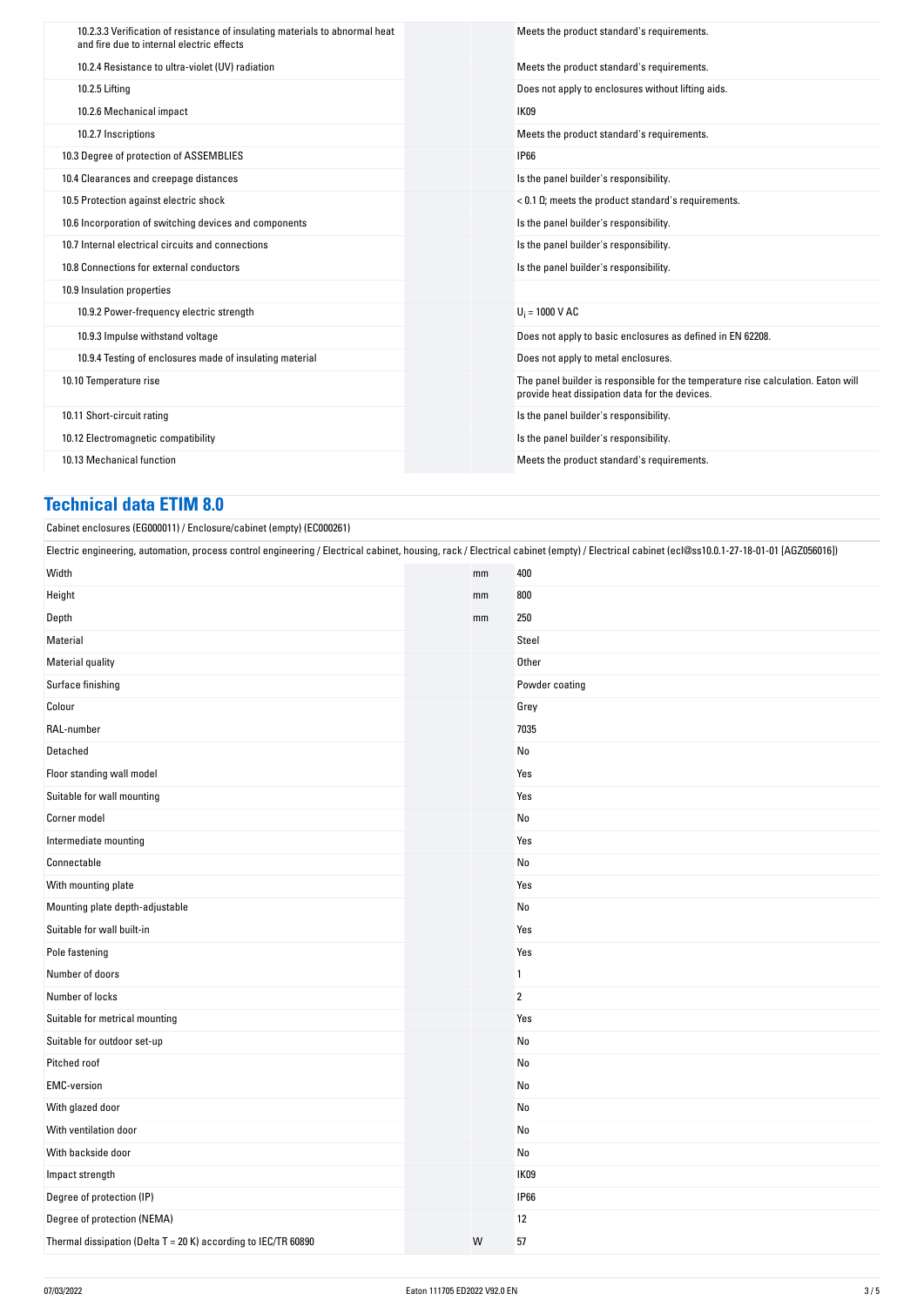| Max. permissible load of the enclosure according to IEC 62208      | 3250 |
|--------------------------------------------------------------------|------|
| Max. permissible load of the door(s) according to IEC 62208        | 250  |
| Max. permissible load of the mounting plate according to IEC 62208 | 3000 |

| <b>Approvals</b>                     |                                                                                                                                                |
|--------------------------------------|------------------------------------------------------------------------------------------------------------------------------------------------|
| <b>Product Standards</b>             | UL 508A; CSA-C22.2 No.14; IEC/EN 62208; CE marking                                                                                             |
| UL File No.                          | E336299                                                                                                                                        |
| UL Category Control No.              | <b>NITW</b>                                                                                                                                    |
| CSA File No.                         | -                                                                                                                                              |
| CSA Class No.                        |                                                                                                                                                |
| <b>North America Certification</b>   | <b>Request filed for CSA</b>                                                                                                                   |
| <b>Conditions of Acceptability</b>   | Series CS may be provided with metal sub-panel. No back mounted components<br>are allowed between sub-panel and the back sheet metal enclosure |
| Specially designed for North America | No                                                                                                                                             |
| Suitable for                         | <b>Industrial Control Panels</b>                                                                                                               |
| Degree of Protection                 | IEC: IP66, indoor; UL/CSA Types 1, 12, indoor only.                                                                                            |